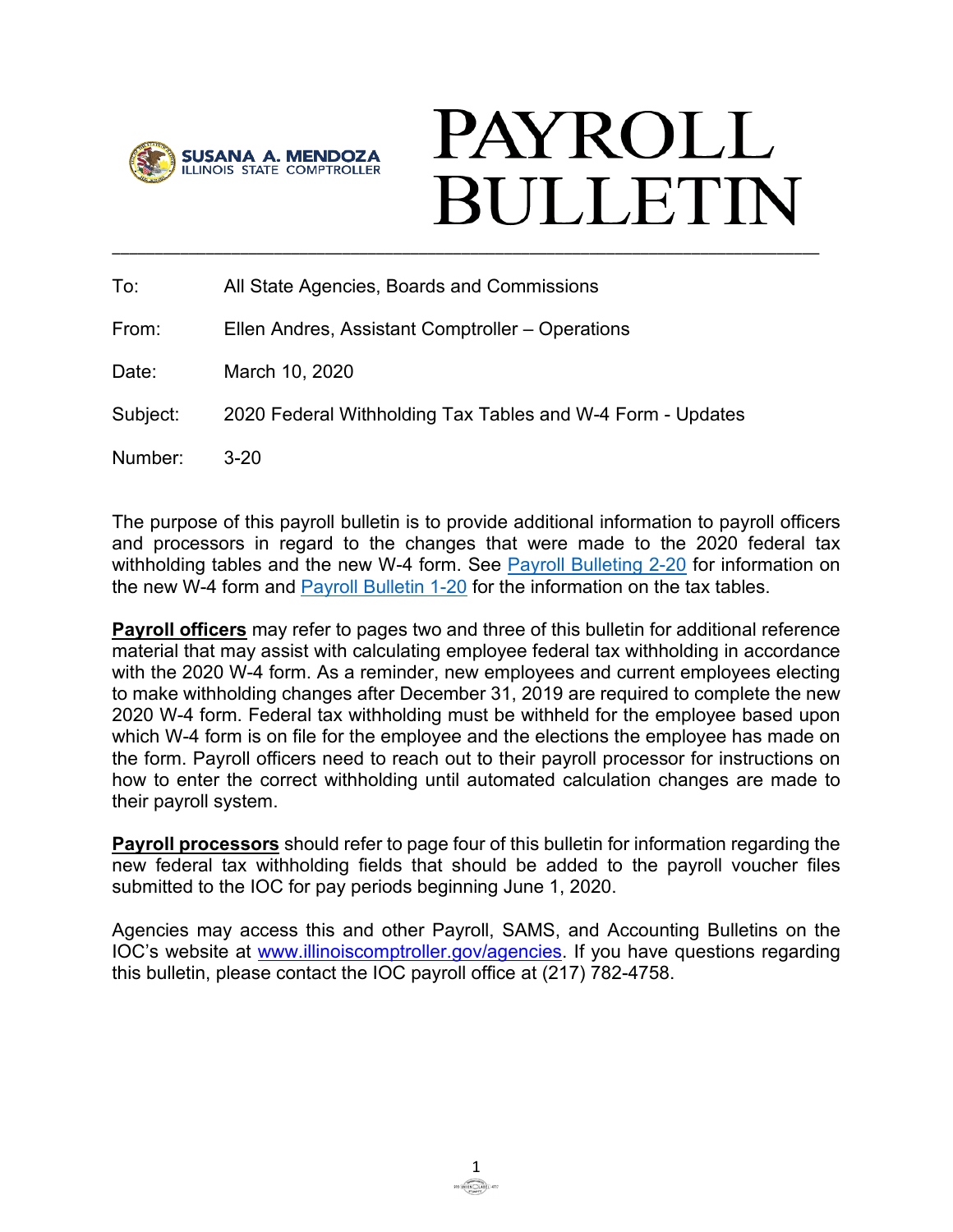# **Federal Tax Withholding Calculations for Agency Payroll Officers**

*(You may find it helpful to refer to the [2020 W-4](https://illinoiscomptroller.gov/agencies/resource-library/accounting-forms/c-25-irs-form-w-4-employees-withholding-certificate-2020/) and the [2020 withholding tax tables](https://illinoiscomptroller.gov/comptroller/cache/file/A015BF12-5056-93B5-5E96735CF436DBA1.pdf) while reading the example.)*

#### Taxable Wages

To calculate an employee's federal tax withholding you must first determine the employee's taxable wages for the pay period. Subtract all non-taxable deductions from the employee's gross pay; deferred compensation, tax sheltered annuities, non-taxable benefits, flexible spending, deducted retirement, tax deferral retirement service purchases, and any other non-taxable income. Then add any other compensation subject to withholding. In the sample below the employee's gross wages for the pay period are \$2,000 but the employee's taxable wages for the pay period are \$1,907.

## Sample Calculation

This sample is for an employee that completed a 2020 W-4 form. The employee checked "Married Filing Jointly" in Step 1 on the W-4 form. The employee did not check the box in Step 2. The employee made entries in Steps 3 and 4. In Step 3 the employee entered an amount of \$500 to claim a dependent. In Step 4 the employee entered \$24,000 on Line 4a for additional income, \$6,000 on Line 4b to claim deductions, and \$50 on Line 4c for additional tax withholding. The employer should calculate the amount to be withheld from the **left side** of the withholding tables for the 2020 W-4 form because the employee did not check the box in Step 2. The employer should then reference the tax table applicable for an employee who is married filing jointly and has a semi-monthly payroll period.

| Gross pay, semi-monthly                                                           | \$2,000.00  |
|-----------------------------------------------------------------------------------|-------------|
| Less: Non-taxable deductions described above                                      | $-125.00$   |
| Add: Any other compensation subject to withholding                                | $+32.00$    |
| Taxable wages for this pay period                                                 | \$1,907.00  |
| From employee's W-4 form:                                                         |             |
| Add: Line 4a divided by the number of pay periods (\$24,000/24)                   |             |
|                                                                                   | $+1,000.00$ |
| Less: Line 4b divided by the number of pay periods (\$6,000/24)                   | $-250.00$   |
| Adjusted taxable amount for this pay period                                       | \$2,657.00  |
|                                                                                   |             |
| From 2020 federal tax tables for 2020 W-4 forms:                                  |             |
| Less: Tax on \$2,657.00 from left tax table, semi-monthly, married filing jointly | $-1,856.00$ |
| Amount that the wage exceeds tax                                                  | \$801.00    |
| Percent to apply to wage exceeding tax                                            | *12%        |
|                                                                                   |             |
|                                                                                   | \$96.12     |
| Add: tentative amount to withhold from tax table                                  | $+82.30$    |
| Tentative withholding amount for this pay period                                  | \$178.42    |
|                                                                                   |             |
| From employee's W-4 form:                                                         |             |
| Less: Line 3 divided by the number of pay periods (\$500/24)                      | $-20.83$    |
|                                                                                   | \$157.59    |
| From employee's W-4 form                                                          |             |
|                                                                                   |             |
| Add: Line 4c, do not divide this line by the number of pay periods (\$50)         | $+50.00$    |
| Withholding amount for this pay period                                            | \$207.59    |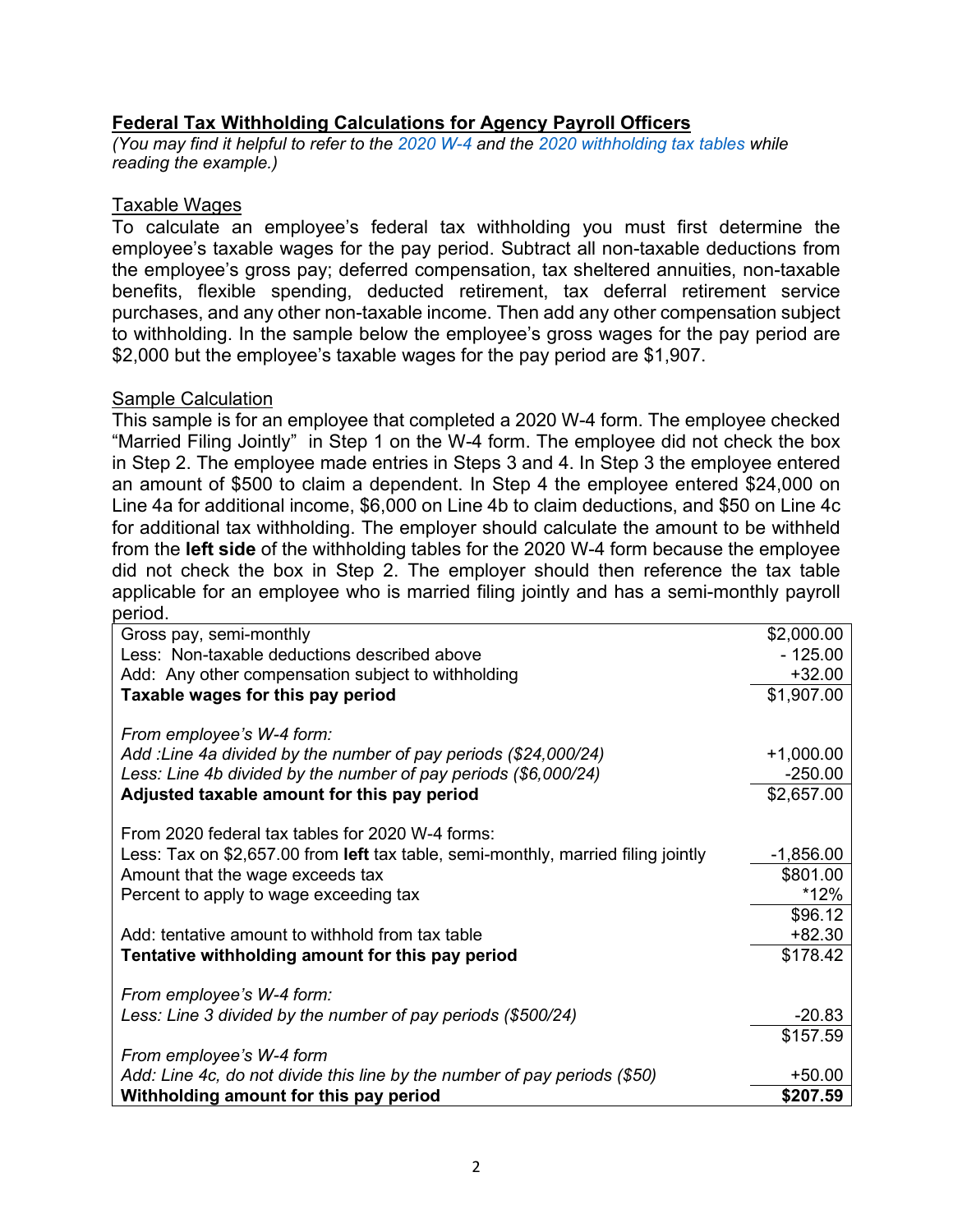# **Additional References for Payroll Officers and Employees**

## Employer Federal Tax Withholding Assistance

The IRS has provided an application to assist employers with calculating the amount of federal tax to withhold per pay period based on the employee's W-4 form. This application can be found at [https://www.irs.gov/businesses/small-businesses-self-employed/income](https://www.irs.gov/businesses/small-businesses-self-employed/income-tax-withholding-assistant-for-employers)[tax-withholding-assistant-for-employers.](https://www.irs.gov/businesses/small-businesses-self-employed/income-tax-withholding-assistant-for-employers) An employee's taxable wages for the pay period must be calculated before using this application. The employer may then enter the employee's W-4 form information and the amount to be withheld will be calculated automatically. The employee's federal tax withholding will need to be recalculated if their wages or deductions change in a future pay period.

# Employee Federal Tax Withholding Estimator

The IRS has provided an application to assist employees with completing a new 2020 W-4 form. The application can be found at [https://www.irs.gov/individuals/tax-withholding](https://www.irs.gov/individuals/tax-withholding-estimator)[estimator](https://www.irs.gov/individuals/tax-withholding-estimator) employees can complete this application by answering a few questions and referring to their most recent earnings statements. Once the employee is satisfied with the results the application provides a pre-filled W-4 form. The employee can print and sign this completed form and turn it into the employer.